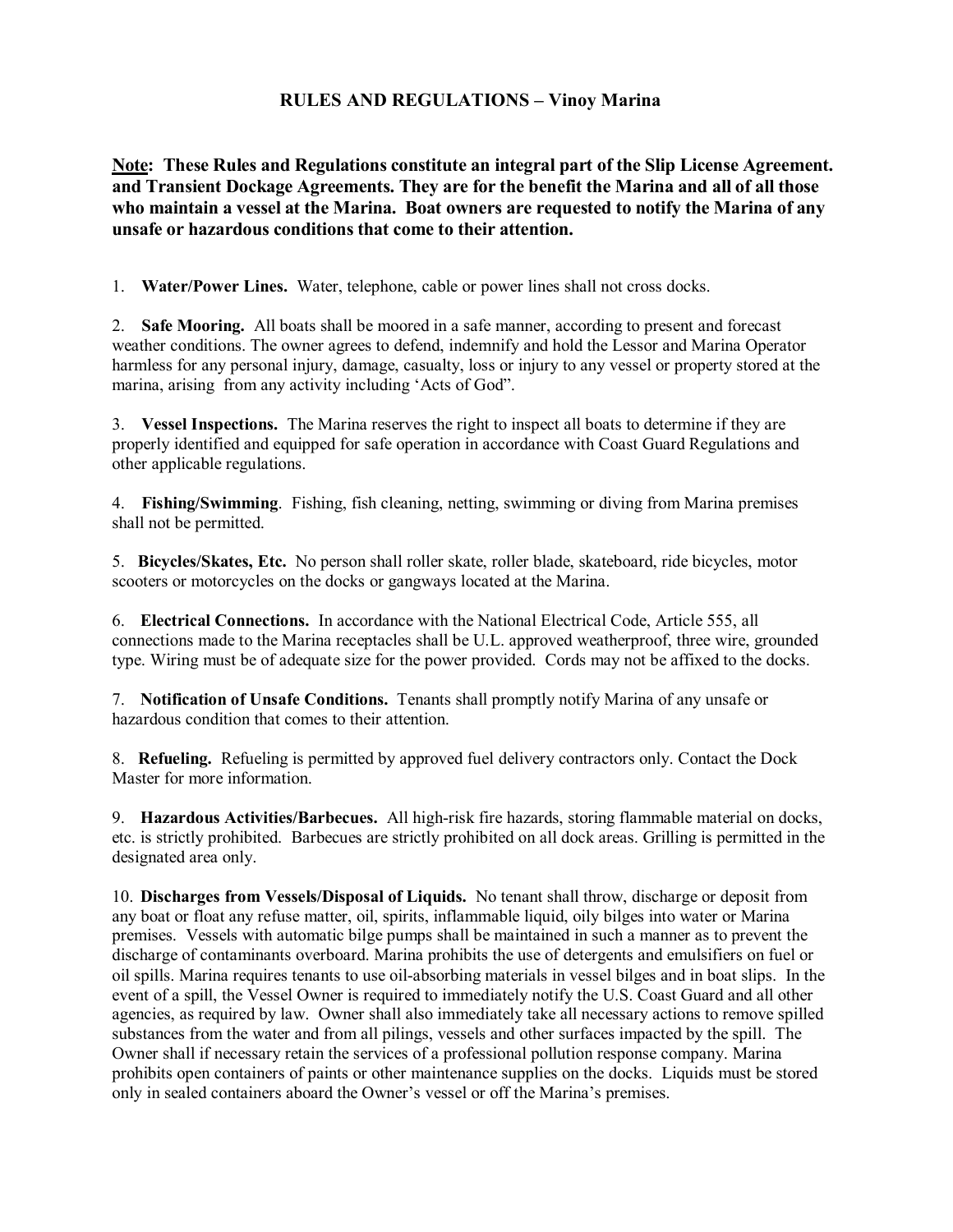11. **Discharge of Sewage.** The discharge of raw sewage and any other water contaminated by oil, fuel or other regulated material is strictly prohibited. Pump out services are available upon request.

12. **Laundry**. There shall be no laundering or drying of wearing apparel or towels on deck or rigging at the Marina. Washers and dryers are available at the resort located across the street.

13. **Noise and Conduct**. Owner shall not make or allow any disturbing noises on the docks or anywhere on the premises, with particular emphasis between the hours of 10:00 p.m. and 9:00 a.m., either by Owner or his/her family or guests, nor shall Owner permit such persons to engage in any conduct which will interfere with the rights, comforts or convenience of others. The activities and conduct of Owner and/or Owner's family while on the Marina's property must be reasonable at all times. Except for entering or leaving the slip or as necessary in an emergency, main engines, power-generation equipment, or other noise-making machinery shall not be operated between the hours of 5:00 p.m. and 9:00 a.m. without prior permission from Marina. Halyards shall be secured to eliminate noise. Owner assumes full responsibility for his/her guests' conduct and agrees to be held jointly and severally liable for all consequences of his/her guests actions or misconduct. Owners are not permitted to have parties on the dock without prior consent of the Marina.

14. **Engine Operation.** Engines may not be operated in gear while boats are secured to dock. Unnecessary operation of engines in the slip shall not be permitted.

15. **Speed Limit.** The speed limit within Marina is steerage only, with no wakes and not greater than *5*  knots.

16. **Improper Vessel Handling.** Improper or unsafe boat handling shall be just cause for immediate termination of the Owner s Slip License Agreement.

17. **Use of Docks.** The use of docks to store or place supplies, materials, accessories, or gear of any kind shall not be permitted within the Marina.

18. **Boarding Steps and Other Dock Obstructions.** Anything left on docks or other areas of the Marina pose potential hazards to all on the premises. The safety of those on Marina property is a matter of paramount importance. Therefore, apart from approved boarding steps, nothing may be left on the docks or other places located on the Marina's premises. If not stored aboard Owner's Vessel, water hoses may be placed on the dock, but must be neatly coiled and situated immediately adjacent the Vessel, in a manner that it will not present a trip hazard. Hoses must be disconnected from the dockside connection and the vessel at all times when not actively being used. Power cords may not be placed on docks in any manner which may create a hazard. Temporary, removable, non-affixed, non-secured dock steps used for ingress to and egress from a vessel shall not be wider than one-half of the width of the finger to which the Vessel is moored, and no more than three feet in length. The steps must be of a light weight construction and approved in advance by the Marina. The Marina reserves the right to prohibit storage within dock steps.

19. **Vessel Repairs.** Apart from work accomplished wholly below decks, no rebuilding, hull painting, sander use, spray gun use, overhauls or other refurbishment efforts are permitted. However, normal and customary maintenance shall be permitted, provided preventative measures are in place to keep debris from entering the water.

20. **Damage to Marina Property.** Each tenant will be held responsible for any damage to the Marina premises and/or structures (including docks, ramps, electrical pedestals and/or utilities) caused by tenants, his guests, agents and/or employees.

21. **Repair of Damages Caused by Owner.** Such damage will be repaired or corrected solely by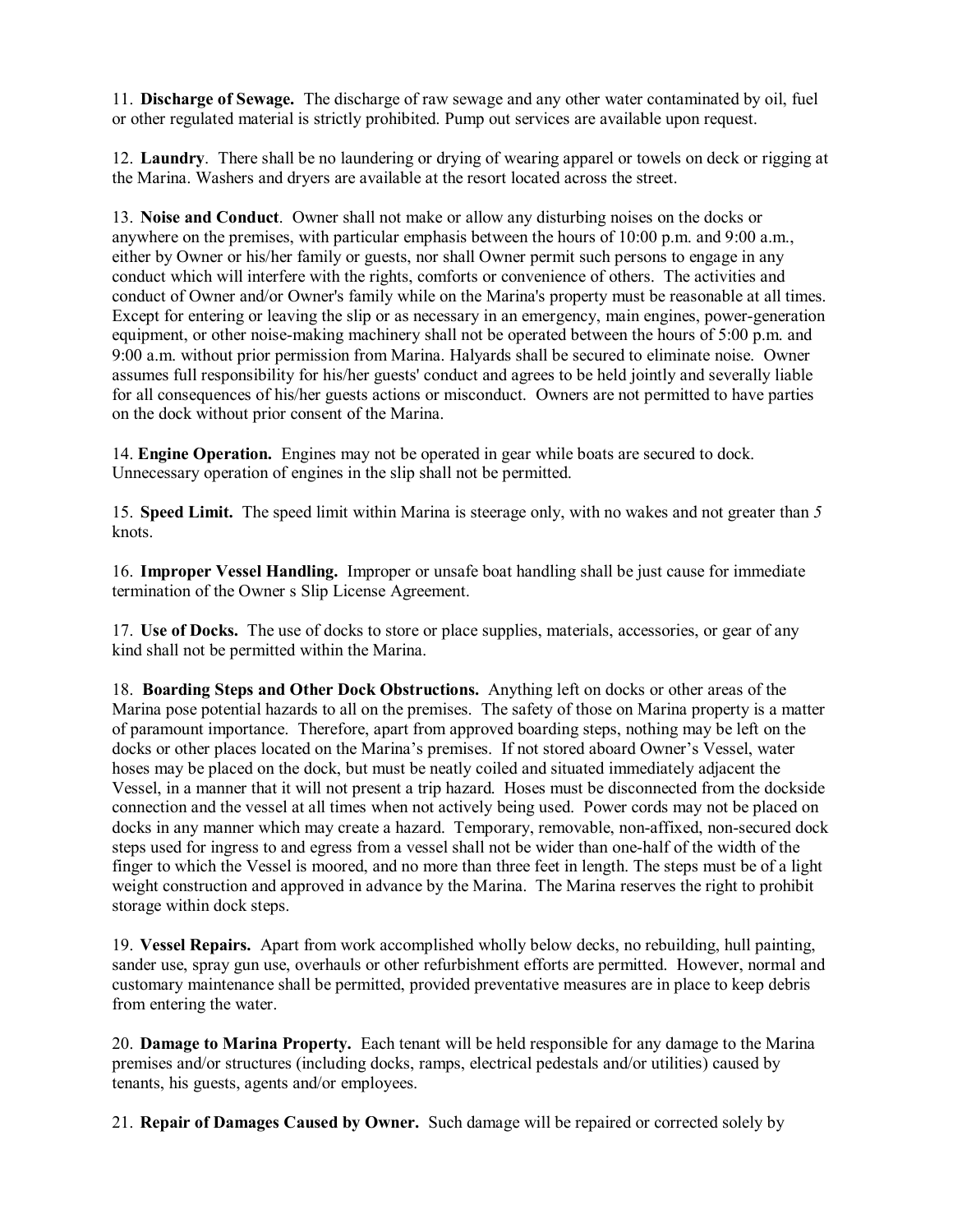Marina at the expense of the tenant.

22. **Offensive or Harmful Conduct.** Disorder, depredations or indecorous conduct by tenant or his visitors that might injure a person, disturb other berth tenants, cause damage to the property or harm the reputation of the Marina shall be just cause for immediate termination of the Vessel Owner's Slip License Agreement.

23. **Solicitations**. It shall be unlawful for any unauthorized person to solicit business or offer for sale goods, wares, merchandise or services, or solicit orders for such sales on the premises of the Marina.

24. **Posting of Signs.** Unauthorized advertising signs, for sale signs or notices are prohibited aboard any boat in the Marina or on Marina premises.

25. **Commercial Use of Vessel.** Use of any boat moored at the Marina for commercial purposes is strictly prohibited.

26. **Responsibility for Damages.** The Marina is not responsible for any losses on or damage to boats at the Marina. Each tenant will be held responsible for damage which he and/or his boat may cause to other boats or structures in the Marina.

27. **Small Boat Storage.** All inflatables, kayaks, canoes , dinghies and other auxiliary craft must be stored on the Vessel.

28. **Amendment of Rules/Statutes/Regulations.** Vessel Owners are required to comply with not only existing ordinances, statutes and Rules and Regulations, but also to abide by all amendments to such rules, statutes and regulations and all newly adopted ones.

29. **Television Antennas.** No television antennas will be permitted on any of the docks.

30. **Unauthorized Moorage.** No vessel may be moored at Marina unless a current Slip License Agreement is in effect between the Owner of the Vessel and the Marina.

31. **Use of Approved Equipment/Alterations to Docks & Premises.** All equipment used on docks by tenants (boarding ladders, etc.) must be of a type approved by Marina. Boat Owners may not install additional dock lockers, fenders, bumpers, rub rails, or in any way make alterations to the dock and fingers. All installations must be approved by the Marina on an individual basis. All installations on the floats shall be installed by Marina personnel. Cost of such additional installations will be charged to the slip tenant.

32. **Maintenance of Slip and Surrounding Environs**. Owner agrees to maintain the Slip, the walks, ramps, gangways and docks in, about and surrounding the Slip in a neat, clean and unobstructed condition at all times. Should it become necessary for Marina to maintain the area in said condition, it will be done at Owner expense.

34. **Disposal of Refuse**: Owner shall not deposit into any garbage can or other receptacle located on Marina property any of the following: (1) paint, varnish, thinner, non-edible oil or other flammable or hazardous materials; (2) vessel parts, including but not limited to batteries, engine machinery parts, interior parts, fastenings or upholstery; or (3) any item weighing in excess of 20 pounds.

34. **Pets**. Pets are permitted in the marina only of they are on a leash or otherwise restrained and under the owners control at all times. Dog owners are responsible for the clean up and disposal of any pet discharge. Pets are not permitted in restrooms or offices. Barking dogs will not be tolerated.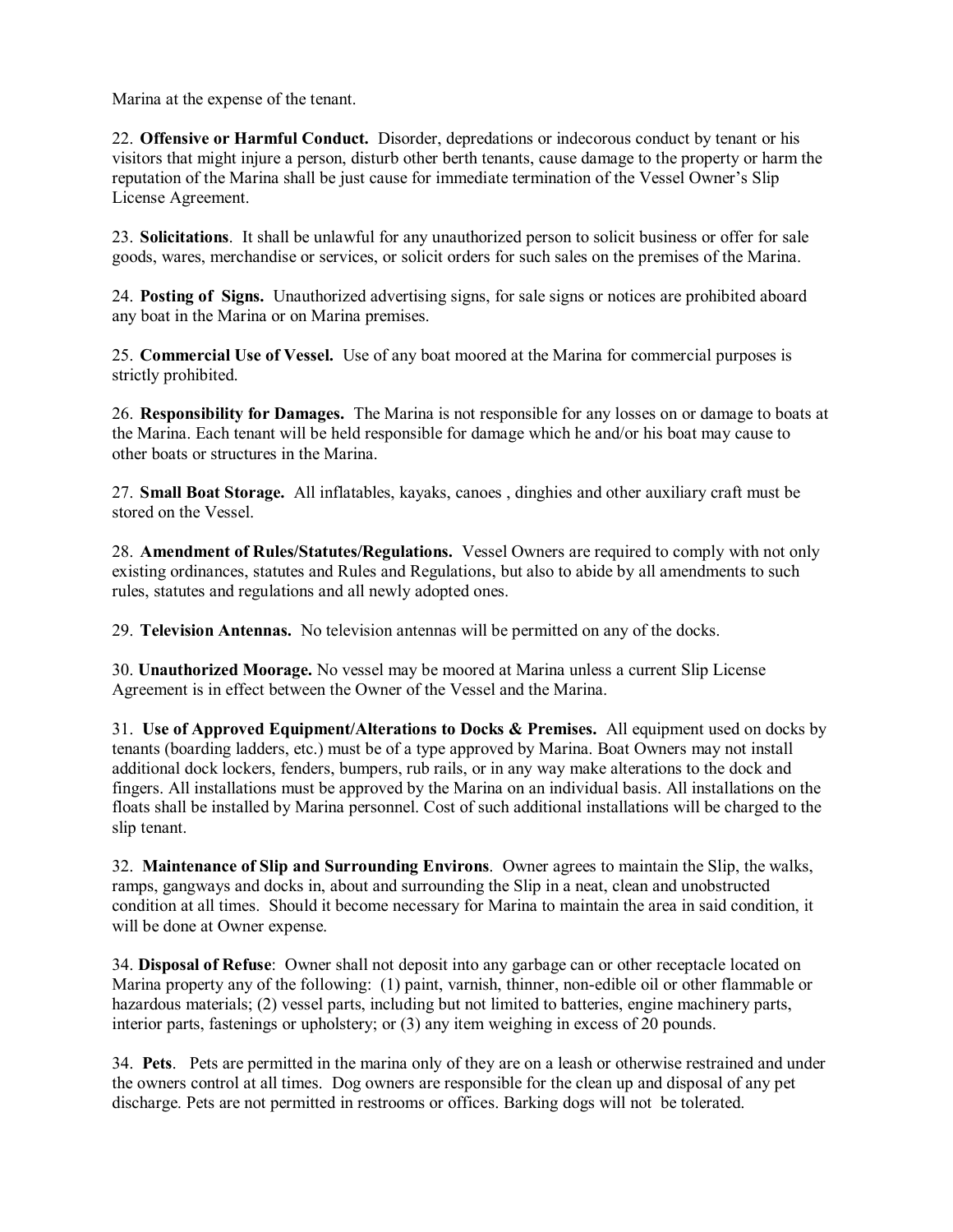35. **Hose - Nozzles**. Hoses present on a dock can present a trip hazard, and hoses can burst if deteriorated and the water is turned on. Hoses therefore may not be connected or placed on docks unless they are actively being used. When not in use they must be stored aboard the Owner's vessel. Automatic shut-off nozzles must be attached to hoses in order to conserve water.

36. **Working on Vessel**. Apart from ordinary maintenance, no work involving the Vessel may be accomplished while at the dock or otherwise on Marina property. Prohibited work includes, but is not limited to, hull painting, heavy sanding, use of paint remover, spray guns, or the burning of paint on the topsides or above the decks. Work of any kind aboard the Vessel, including routine maintenance (as limited above) to be undertaken by other than Owner, must be approved in advance of such work, in writing, by the Marina. Contractors hired by Owner to work on the Vessel must be approved by the Marina prior to the commencement of such work, and each such contractor must maintain and provide proof of liability insurance in an amount of at least \$500,000. and worker compensation coverage for employees. Owner further agrees to comply with all posted Rules and Regulations of the Marina and/or all other governmental entities insofar as such rules and regulations pertain to mooring, berthing and other uses of facilities and waters in the Saint Petersburg, FL area.

37. **Flammable Materials & Fuel Leaks**. Neither Owner nor anyone acting on his/her behalf shall burn paint or use flammable materials without the prior written consent of the Marina. Owner agrees not to store any flammable materials anywhere on the Marina premises, including within any boarding steps, except that as deemed necessary by the Owner such materials may be placed below decks aboard Owner's vessel, at his or her sole risk and liability. Owner agrees that in the event his or her Vessel experiences the leak or spill of any fuel or other combustible liquid within the interior of the Vessel, he or she shall immediately contact the Saint Petersburg Fire department and the Marina Office to report such leak or spill. If the Marina Office is closed the Owner shall immediately contact the hotel Security Department to report the spill or leak.

38. **Articles Left in Dock Boxes**. The Marina is not responsible for any article remaining in Owner's dock box once Owner has moved his/her Vessel or abandoned his/her Vessel. Owner further agrees that the Marina, in its exclusive discretion, may remove and dispose of any such articles left behind in which case all proceeds derived from such disposal, if any, shall become the sole property of the Marina.

39. **Storage of Equipment**. Owner shall not store or leave any items on the docks, fingers or landings, including plants, bicycles, dinghies and other items. Bicycles must be stored on the Vessel.

40. **Maintenance Best Management Practices**. The Renaissance Vinoy Marina is a certified Clean Marina. Owner and Owner's contractors must adhere to the following procedures. Failure to follow these policies /procedures will result in immediate termination of the Owner's Slip License Agreement:

#### **Policies.**

1. All contractors, independent contractors and self-employed boat workers hired by Owner must show proof of insurance in the minimum amount of \$500,000, a current business license, workman s compensation for employees and register with and receive prior approval from the Marina before beginning work on the Marina's premises. Marina requires the use of Best Management Practices for a clean environment.

2. Owners may undertake basic boat projects as needed to maintain their Vessel's safety, appearance and utility.

3. New or substantial work must be approved by the Marina prior to undertaking the project.

4. All Owners are reminded that the Marina is a recreational area and not a boat yard or repair facility.